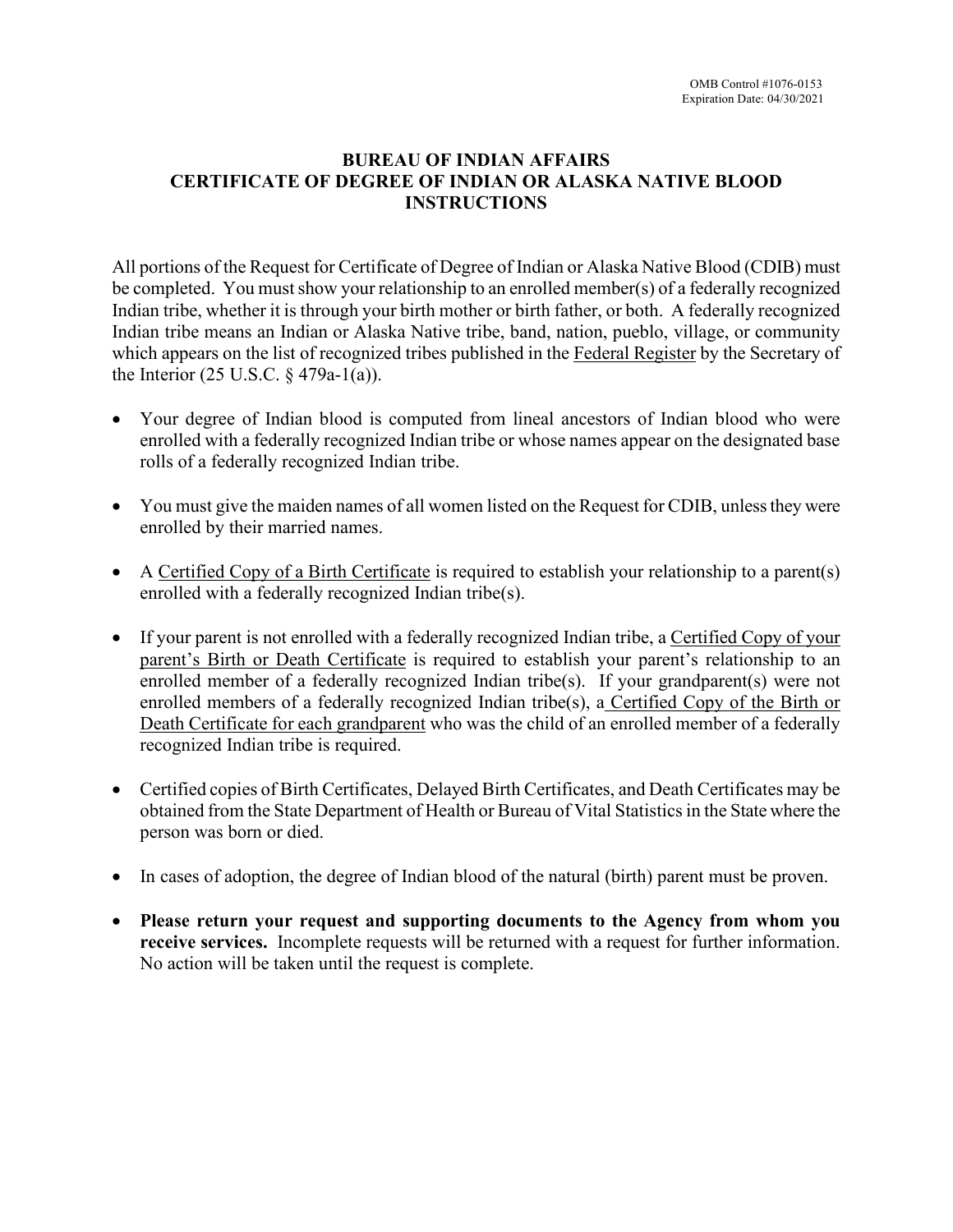| Requester's Name (list all names by which Requester  <br>is or has been known): |                                           | <u>KEQUEST FOR CERTIFICATE OF DEGREE OF INDIAN OR ALASKA NATIVE BEOOD</u><br>Requester's Address (including zip code): |                                             | Date Received by<br>Bureau of Indian<br>Affairs:                                                       |               |
|---------------------------------------------------------------------------------|-------------------------------------------|------------------------------------------------------------------------------------------------------------------------|---------------------------------------------|--------------------------------------------------------------------------------------------------------|---------------|
| Requester's Date of Birth:                                                      | Father's name:                            |                                                                                                                        | Paternal Grandfather's Name:                | Paternal Great Grandfather's Name:<br>Tribe:<br>Roll No:<br>DOB:                                       | Deceased/Year |
| Requester's Place of Birth:                                                     | Tribe:                                    |                                                                                                                        | Tribe:<br>Roll No:<br>DOB:<br>Deceased/Year | Paternal Great Grandmother's Name:<br>Tribe:<br>Roll No:<br>DOB:                                       | Deceased/Year |
| Is Requester Adopted?<br>$\Box$ Yes $\Box$ No                                   | Roll No.:<br>DOB:                         |                                                                                                                        | Paternal Grandmother's Name:                | Paternal Great Grandfather's Name:<br>Tribe:<br>Roll No:<br>DOB:                                       | Deceased/Year |
| Are Requester's Parents Adopted?                                                | Deceased $\Box$ Yes $\Box$ No<br>Year____ |                                                                                                                        | Tribe:<br>Roll No:<br>DOB:<br>Deceased/Year | Paternal Great Grandmother's Name:<br>Tribe:<br>Roll No:<br>DOB:                                       | Deceased/Year |
| $\Box$ Yes $\Box$ No<br>If Yes, list natural (birth)<br>parents: (If known)     | Mother's Name:                            |                                                                                                                        | Maternal Grandfather's Name:<br>Tribe:      | Maternal Great Grandfather's Name:<br>Tribe:<br>Roll No:<br>DOB:<br>Maternal Great Grandmother's Name: | Deceased/Year |
| Tribe(s) with which Requester<br>is enrolled:                                   | Tribe:                                    |                                                                                                                        | Roll No:<br>Deceased/Year<br>DOB:           | Tribe:<br>Roll No:<br>DOB:                                                                             | Deceased/Year |
| Roll Nos:                                                                       | Roll No.:<br>DOB:                         |                                                                                                                        | Maternal Grandmother's Name:                | Maternal Great Grandfather's Name:<br>Tribe:<br>Roll No:<br>DOB:<br>Maternal Great Grandmother's Name: | Deceased/Year |
|                                                                                 | Deceased<br>Year_                         | $\Box$ Yes $\Box$ No                                                                                                   | Tribe:<br>Roll No:<br>DOB:<br>Deceased/Year | Tribe:<br>Roll No:<br>DOB:                                                                             | Deceased/Year |

### **BUREAU OF INDIAN AFFAIRS REQUEST FOR CERTIFICATE OF DEGREE OF INDIAN OR ALASKA NATIVE BLOOD**

## **SUBMIT TO: BIA AGENCY FROM WHOM YOU RECEIVE SERVICES**

**All BIA Agency Offices are listed in the [Tribal Leaders Directory.](http://www.indianaffairs.gov/cs/groups/public/documents/text/idc002652.pdf)**

**If you need help with locating the BIA AGENCY FROM WHOM YOU RECEIVE SERVICES, please contact the Office of Indian Services at 202-513-7640.**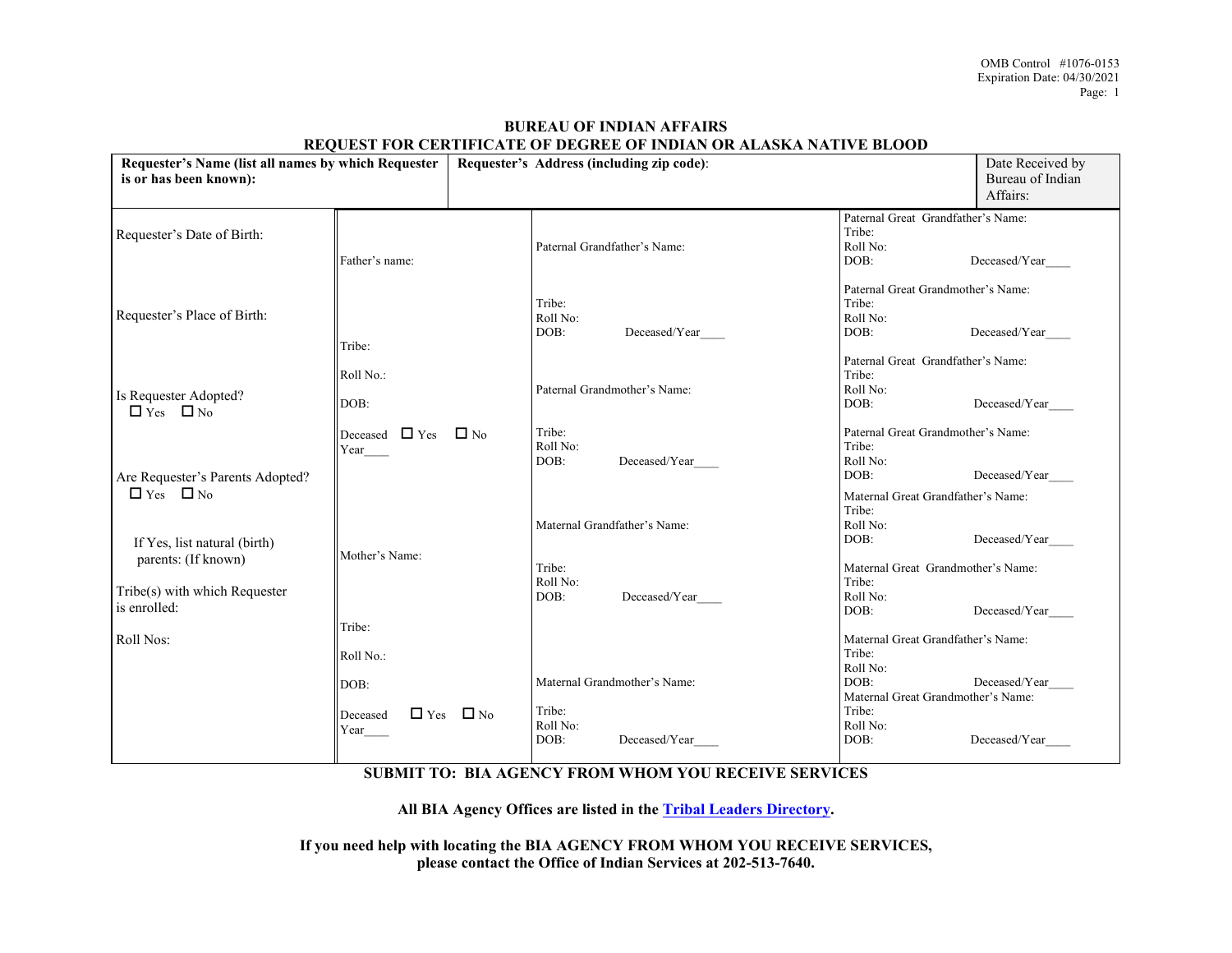#### **NOTICES AND CERTIFICATION**

#### **NOTICE OF APPEAL RIGHTS**.

- When you receive your CDIB, you must review it for the correct name spelling, birth dates, and blood degrees. If you believe that there are any mistakes on the CDIB, you must give a written request for corrections and provide supporting documentation to the issuing officer within 45 days (60 for Alaska tribes) of the date on the letter. If you fail to meet this deadline, appeal rights will be lost. If the issuing officer decides that corrections are not needed, he or she will send a written determination with an explanation through certified mail to you and provide you with a copy of the appeals procedures.
- If you are denied a CDIB, you will be given a written determination with an explanation for the denial and a copy of the appeal procedures.

#### **PAPERWORK REDUCTION ACT STATEMENT**

The information collection requirement contained in 25 CFR § 70.11 and this request have been approved by the Office of Management and Budget under the Paperwork Reduction Act of 1995, 44 U.S.C. 3507(d), and assigned clearance number 1076-0153. The agency may not conduct or sponsor, and a person is not required to respond to, a collection of information unless it displays a currently valid OMB control number. Information is collected when individuals seek certification that they possess sufficient Indian blood to receive Federal program services based upon their status as American Indians or Alaska Natives. The information collected will be used to assist in determining eligibility of the individual to receive Federal program services. The information is supplied by a respondent to obtain a Certificate of Degree of Indian or Alaska Native Blood. It is estimated that responding to the request will take an average of 1.5 hours to complete. This includes the amount of time it takes to gather the information and fill out the form. If you wish to make comments on the burden imposed by the form, please send them to the Information Collection Clearance Officer, Office of the Assistant Secretary - Indian Affairs, 1849 C Street, NW, Washington, DC 20240. DO NOT SUBMIT YOUR CDIB REQUEST TO THIS ADDRESS; you should instead submit your CDIB request to the BIA Agency from whom you receive services. Note: comments, names and addresses of commentators are available for public review during regular business hours. If you wish us to withhold this information, you must state this prominently at the beginning of your comment. We will honor your request to the extent allowable by law. In compliance with the Paperwork Reduction Act of 1995, as amended, the collection has been reviewed by the Office of Management and Budget, and assigned a number and expiration date. The number and expiration date are at the top right corner of the form.

#### **PRIVACY ACT STATEMENT**.

This information is collected pursuant to the Privacy Act, 5 U.S.C. 552a. Pursuant to system of record notice, Tribal Rolls, Interior, BIA-7 (42 FR 19038), the Bureau of Indian Affairs will not disclose any record containing such information without the written consent of the respondent unless the requestor uses the information to perform assigned duties. The primary use of this information is to certify that an individual possesses Indian blood to receive Federal program services. Examples of others who may request the information are U.S. Department of Justice or in a proceeding before a court or adjudicative body; Federal, state, local, or foreign law enforcement agency; Members of Congress; Department of Treasury to effect payment; a Federal agency for collecting a debt; and other Federal agencies to detect and eliminate fraud.

#### **NOTICE OF EFFECTS OF NON-DISCLOSURE**.

Disclosure of the information on this CDIB request is voluntary. However, proof of Indian blood is required to receive Federal program services.

#### **NOTICE OF STATEMENTS AND SUBMISSIONS**.

Falsification or misrepresentation of information provided on this request is punishable under Federal Law, 18 U.S.C. 1001. Conviction may result in a fine and/or imprisonment of not more than 5 years.

I request a CDIB, and certify that I have read the instructions, and above notices about my request for a CDIB. I further certify that the information which I have provided with this request to the Bureau of Indian Affairs is true and correct.

\_\_\_\_\_\_\_\_\_\_\_\_\_\_\_\_\_\_\_\_\_\_\_\_\_\_\_\_\_\_\_\_\_\_\_\_\_\_\_\_\_\_\_\_\_\_\_\_\_\_\_\_\_\_\_\_ \_\_\_\_\_\_\_\_\_\_\_\_\_\_\_\_\_\_\_\_\_\_\_\_\_\_\_

(Requester's signature) (date)

#### **SUBMIT TO: BIA AGENCY FROM WHOM YOU RECEIVE SERVICES**